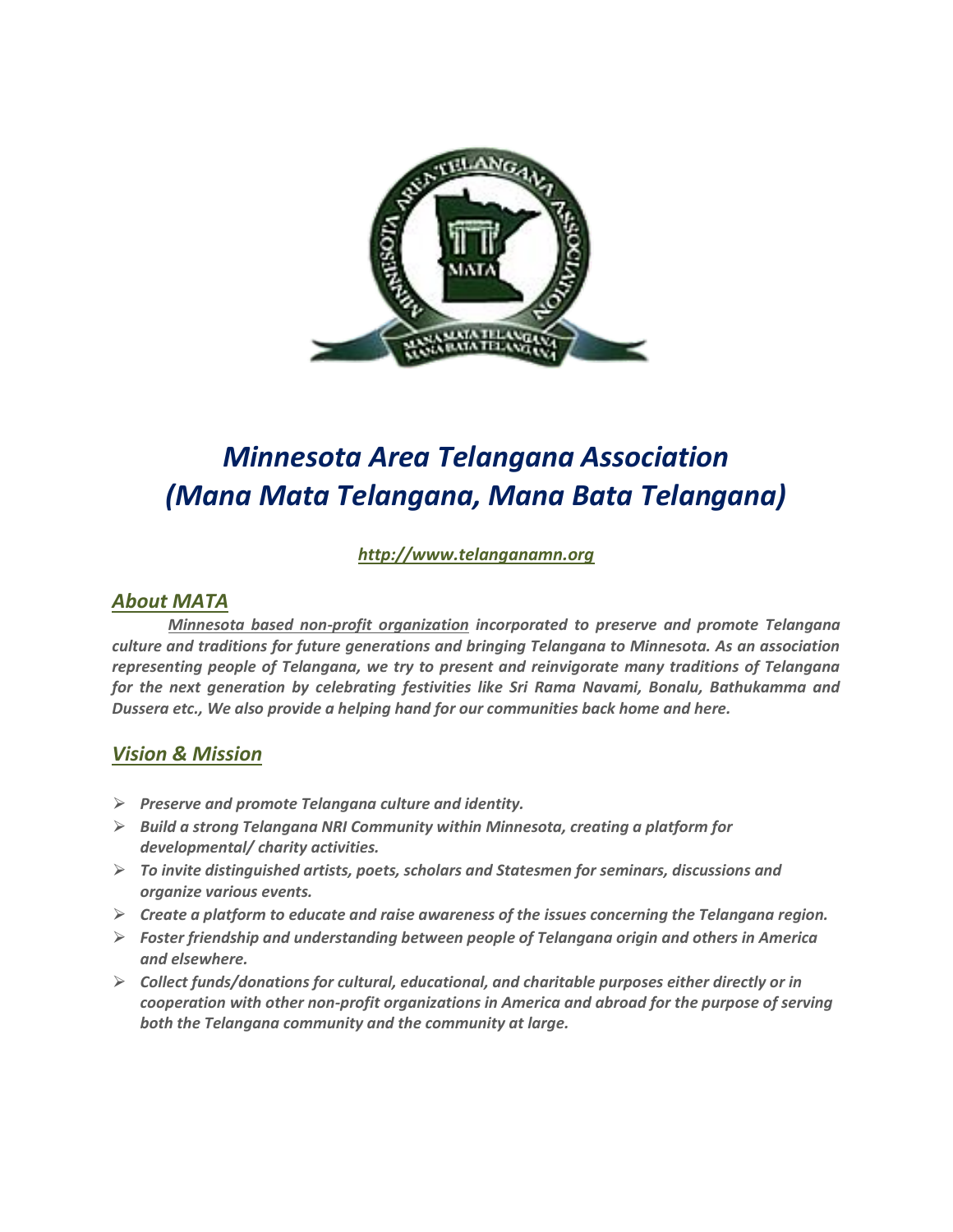# **SPONSORSHIP PRICING**

### **ANNUAL SPONSORSHIP PRICING (All the events):**

#### **1. Annual Platinum Sponsorship Price- \$2500 Sponsorship Package includes-**

- a) Business Name/logo will be added as part of every email communication.
- a. Business names display on Paper/Electronic on all events flyer
- b) Banner Display for all events
- a. Anchor announcements about your business
- c) Business advertisement on MATA site for 1 Year

### **1. Annual diamond Sponsorship Price- \$1500**

Sponsorship Package includes-

- a) Business name display on Paper/Electronic on all event flyer
- b) Banner Display for all events
- c) Anchor announcements about your business
- d) Business advertisement on MATA site for 1 Year

## **EVENT SPECIFIC SPONSORSHIP Pricing:**

#### **1. Platinum Sponsorship Price- \$1500**

- a) 5-10 minutes Presentation time to talk about your business
- b) Business names display on Paper/Electronic event flyer
- c) Banner Display on Main Stage
- d) Digital media/Slides show in the event
- e) Anchor announcements about your business
- f) Business advertisement on MATA site for 1 Year

#### **1. Diamond Sponsorship Price - \$1000**

- a) Business names display on Paper/Electronic event flyer
- b) Banner Display on Main Stage
- c) Digital media/Slides show in the event
- d) Anchor announcements about your business
- e) Business advertisement on MATA site for 1 Year

#### **1. Gold Sponsorship Price - \$500 – 1000**

- a) Business names display on Paper/Electronic event flyer
- b) Banner Display on Stage
- c) Digital media/Slides show in the event
- d) Business advertisement on MATA site for 6 months